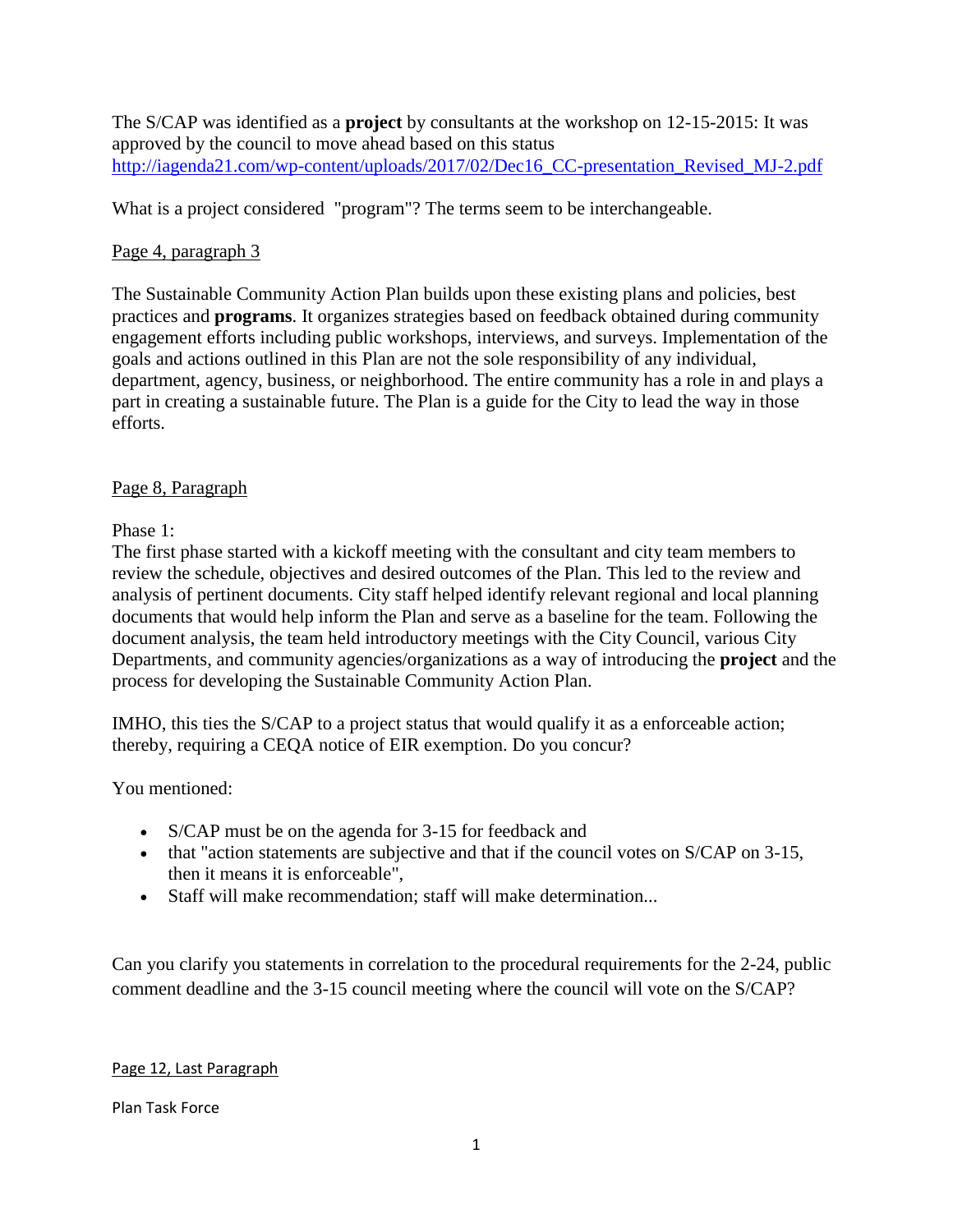The Plan Task Force included members from local agencies, community organizations, educational institutions, and businesses. The Task Force members served an important role in helping to develop the Plan and served as **project** advocates to the broader community. This group reviewed the evaluation results and helped prioritize policies, programs, and other strategies to include in the Sustainable Community Action Plan. The Task Force met several times throughout planning process, providing critical input during different key points in the Plan's development.

#### Page 17, Paragraph 2

CEQA and Greenhouse Gas Emissions (Senate Bill 97): Passed in 2007, SB 97 required the Natural Resources Agency to prepare amendments to the CEQA Guidelines, providing direction to lead agencies on how to analyze and mitigate greenhouse gas emissions. According to the Governor's Office of Planning and Research, the amendments adopted in 2009 to the CEQA Guidelines helped to clarify that lead agencies must analyze the greenhouse gas emissions of proposed **projects**, and must reach a conclusion regarding the significance of those emissions. (See CEQA Guidelines § 15064.4.)

#### Page 27, Paragraph 4

The Healthy RC Strategic Plan lays out Rancho Cucamonga's community health priorities which include a clean environment and active living. The City also promotes Safe Routes to School (SRTS), a program that brings members of the community together, including students, parents, school officials, public safety officers, and teachers, to address pedestrian safety issues and encourage students to walk or bicycle to school. In addition to these programs, Rancho Cucamonga has completed several other **projects** and programs that promote alternative transportation options.

#### Page 31, Paragraph 3

…A list of key land use and open space completed programs and **projects** include…

#### Page 33, Top of List

LU 1.8 Support **projects** that facilitate access for bicyclists and pedestrians.

#### Page 34, Paragraph 2

A list of the key energy efficiency and renewable energy programs and **projects** in Rancho Cucamonga…

#### Page 36, Item 3

EE 1.11 Establish an energy revolving fund for municipal and community **projects**.

#### Paragraph 2, Page 37

A detailed list of green building performance **projects** and programs are listed.

Page 43, Paragraph 3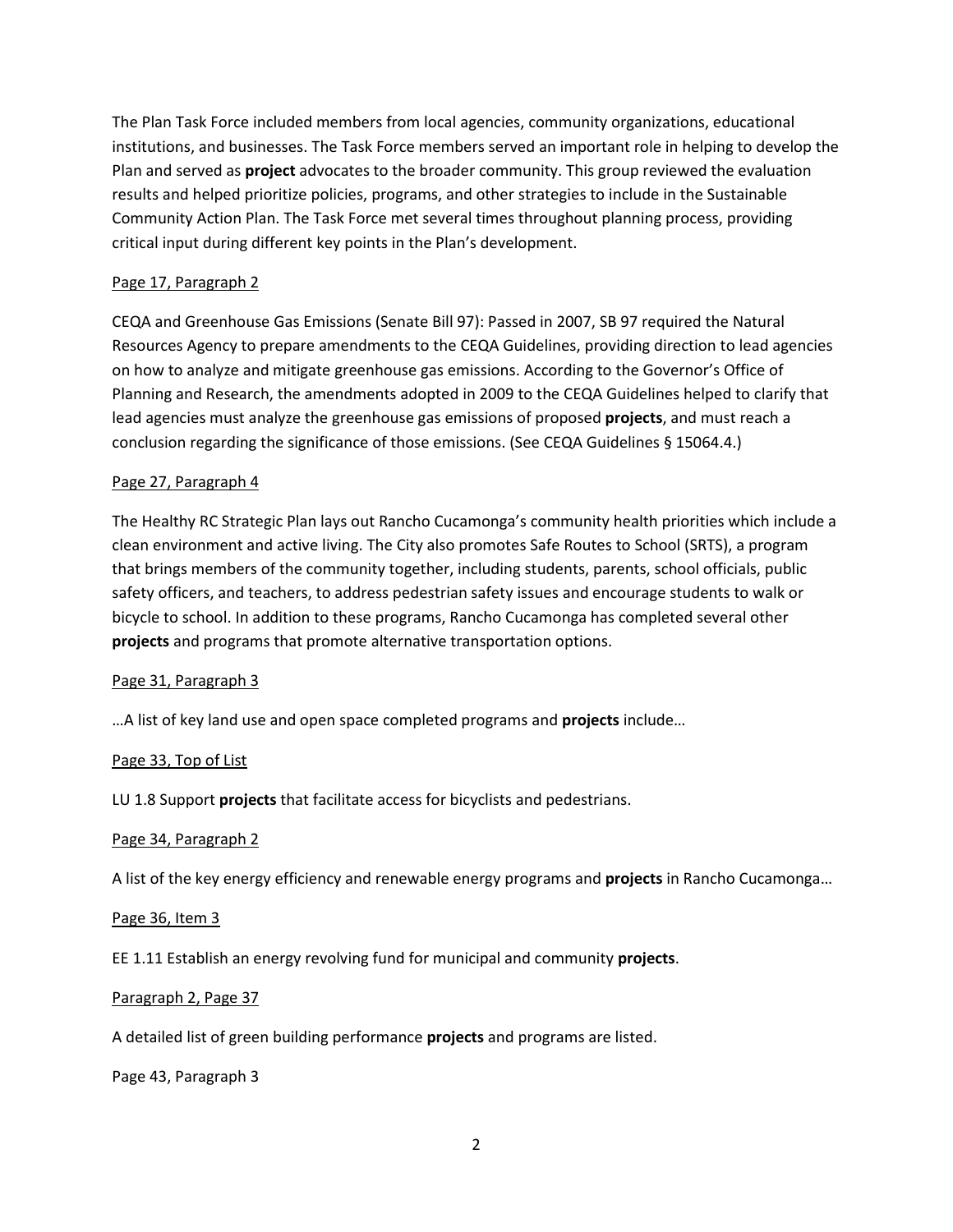Some of the key programs and **projects** include…

### Page 50, Paragraph 2

Rancho Cucamonga will continually monitor private and public funding sources for new grant and rebate opportunities and collaborate with larger agencies that have access to funds to be used for environmental sustainability programs and GHG reduction **projects**.

# Page 50, Paragraph 4

# Greenhouse Gas Reduction Goals

The estimated emissions reduction potential from implementation of this Plan exceeds the 15% requirement of the State's greenhouse gas reduction goals and is currently projected to be 16.9% percent below 2008 levels by 2020. The City plans to monitor progress by utilizing the Implementation Tracker Tool developed by SBCOG, and encourage **project** applicants for new development to sufficiently address GHG reductions.

### Page 53

California Environmental Quality Act (CEQA) Legislation and corresponding procedural components established in 1970 by the State of California to require environmental review for **projects** anticipated to result in adverse impacts to the environment.

### Page 54

Home Energy Renovation Opportunity (HERO) Program An energy efficient financing program for homeowners that utilizes a property assessment (see PACE) to fund **projects**.

Property Assessed Clean Energy (PACE) financing option available to property owners to fund energy efficient, water-saving and renewable energy upgrade projects through an assessment on their property tax bills.

### Appendix C: Sustainability Expo: Page 2, Paragraph 2

Booth Activities During the expo, participants were encouraged to visit the various activity stations inside the Cultural Center including a photo booth exercise where participants shared their vision for sustainability in Rancho Cucamonga, a mapping exercise where participants used stickers to identify sustainability amenities they would like to see around the city, and an editing exercise where participants were invited to edit the draft objectives and vision statement for the **project**. Participation in the photo booth exercise was high, while the mapping and editing exercises had much lower participation.

### Page 4, Paragraph 1

Objectives + Vision Statement Editing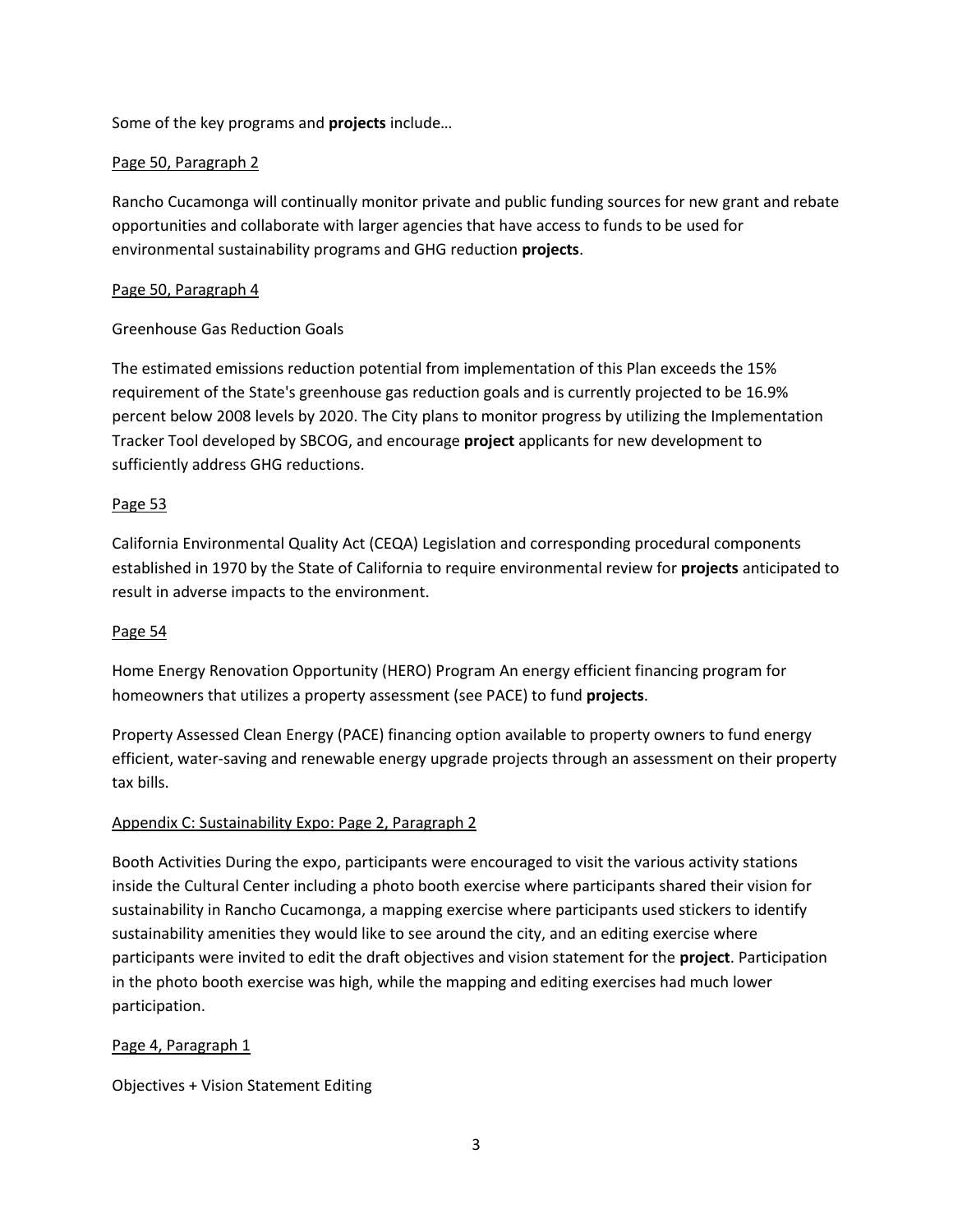Posters displaying the draft vision statement and **project** objectives were available for participants to edit using stickers, markers and pens.

Page 8

Handout B: Feedback

Provide more solar/wind p**rojects** around Victoria Gardens.

#### Page 10

Handout C: Feedback

Provide more public transportation with new development **projects** to help offset emissions.

#### **Appendix D: SanBag GHG Reduction GHG Reduction Plan (558 Pages)**

Page ES-1, Paragraph 2

In response to these initiatives, an informal **project** partnership, led by the San Bernardino Associated Governments (SANBAG), is cooperating in compiling an inventory of GHG emissions and an evaluation of reduction measures that could be adopted by the 21 Partnership Cities of San Bernardino County.

Page ES-2

Assessment of all GHG emission sources comprehensively and consistently instead of individually for different **projects**.

ES-11, Paragraph 1

Regional GHG Reductions—Sector View

Through this **project**, Partnership cities identified actions that could become the basis of each city's individual CAP, if it chooses to move forward with development and adoption of a local CAP. These actions include those mandated by the state such as the Pavley fuel economy standards (AB 1493), those enacted at the regional level such as the programs and policies in the Southern California Association of Governments (SCAG) 2012 Regional Transportation Plan, and those implemented individually by each Partnership city such as a green building code, local energy efficiency retrofits, or waste diversion requirements. Through the combination of these actions, each Partnership city and the region as a whole would be able to reduce GHG emissions. Reduction targets are only identified on a per city basis; however based on the identified reduction measures selected by the Partnership cities, the collective local and state actions would result in a reduction of emission for the region as a whole by 18% compared to 2008 baseline levels and 28% compared to 2020 business-as-usual (BAU) levels. These levels match and exceed the state's goals for reductions to meet AB 324.

### ES-16, Paragraph 6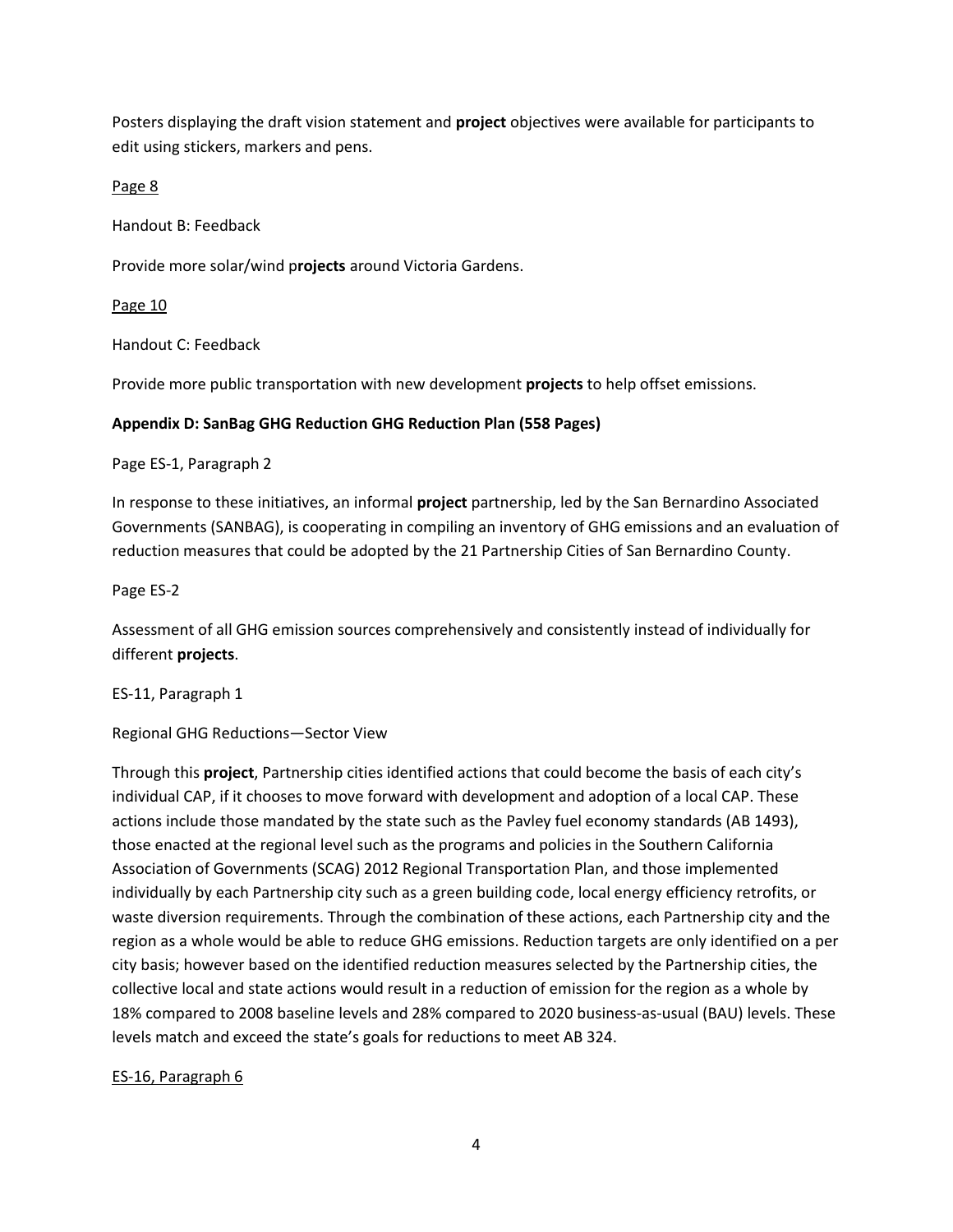Tiering of CEQA Analysis of Greenhouse Gas Emissions—Those Partnership cities choosing to complete and adopt local CAPs that are consistent with this GHG Reduction Plan and with the Regional Plan Program EIR prepared by SANBAG will be able to tier their future **project**‐level CEQA analyses of GHG emissions off of the Regional Plan Program EIR. This can help to streamline **project**‐level CEQA review, as a benefit of local climate action planning.

# Page 1-2, Paragraph 2

Program EIR to Streamline CEQA Compliance: The State California Environmental Quality Act (CEQA) Guidelines require lead agencies to describe, calculate, or estimate the amount of GHG emissions that would result from a **project**. CEQA Guidelines (Section 15183.5) also allow individual projects to tier off of a larger (and certified) GHG reduction plan. Thus, individual **projects** do not need to each conduct a GHG analysis as part of CEQA if they can demonstrate consistency with the larger plan. By completing a common basic plan and a subsequent program EIR, all projects in the region can tier off the EIR and be considered less than significant under CEQA if they show consistency with the regional reduction plan.

### Page 2-5, Paragraph 2

# 2.1.2.6 Senate Bill 375—Sustainable Communities Strategy (2008)

SB 375 provides for a new planning process that coordinates land use planning, regional transportation plans, and funding priorities in order to help California meet the GHG reduction goals established in AB 32. SB 375 requires regional transportation plans, developed by metropolitan planning organizations (MPOs) to incorporate a sustainable communities strategy (SCS) in their regional transportation plans (RTPs). The goal of the SCS is to reduce regional vehicle miles traveled (VMT) through land use planning and consequent transportation patterns. SB 375 also includes provisions for streamlined CEQA review for some infill **projects** such as transit‐oriented development.

### Page 2-6, Paragraph 2

### 2.1.2.9 State CEQA Guidelines (2010)

The State CEQA Guidelines require lead agencies to describe, calculate, or estimate the amount of GHG emissions that would result from a **project**. Moreover, the State CEQA Guidelines emphasize the necessity to determine potential climate change effects of the **project** and propose mitigation as necessary. The State CEQA Guidelines confirm the discretion of lead agencies to determine appropriate significance thresholds, but require the preparation of an environmental impact report (EIR) if "there is substantial evidence that the possible effects of a particular **project** are still cumulatively considerable notwithstanding compliance with adopted regulations or requirements" (Section 15064.4).

The guidelines were updated in 2010 to address GHG emissions. State CEQA Guidelines section 15126.4 includes considerations for lead agencies related to feasible mitigation measures to reduce GHG emissions, which may include, among others, measures in an existing plan or mitigation program for the reduction of emissions that are required as part of the lead agency's decision; implementation of **project**  features, **project** design, or other measures which are incorporated into the **project** to substantially